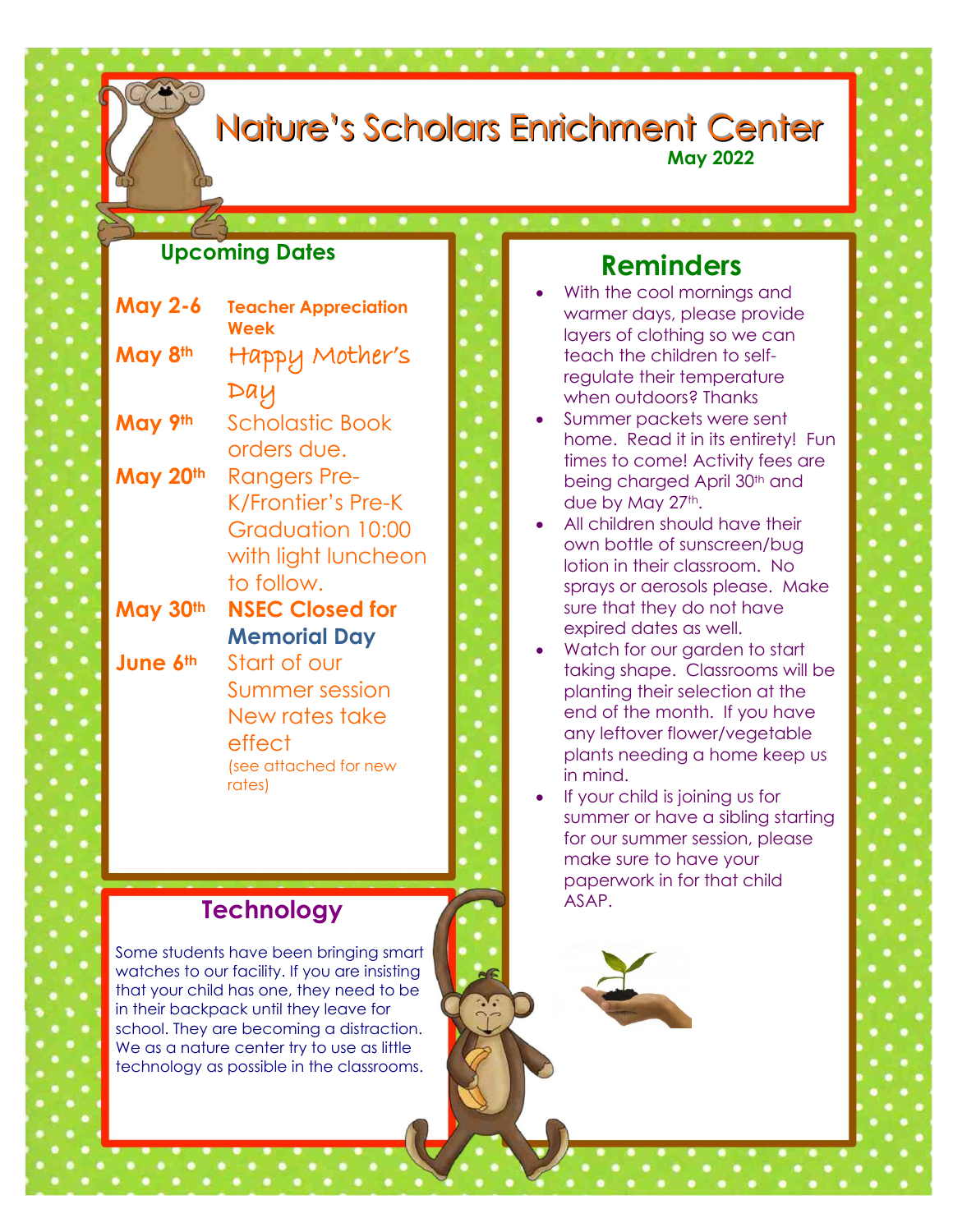## **MSCHOLASTIC**

**The scholastic order is due on May 9th. This will be the last order until next September. If you are planning on getting some summer or Kindergarten books, this is the time. The number one thing you can do for your children is read to them. Reading books aloud to children stimulates their imagination and expands their understanding of the world. It helps them develop language and listening skills and prepares them to understand the written word**. **There are also a lot more books available on the scholastic website to choose from.** 

#### **Watch Our Campus Grow!**

**Some of you may have noticed we have been working hard on extending our campus out to our barn and garage next to the center. Mr. Cody has done an AMAZING job conducting "Barn days" all school year, rotating classrooms each day! We will be able to utilize both buildings as outdoor classrooms as well as shelter for the students in the summer. The garage will be used more for the Rangers summer camp to make that program more like our OG program.** 

# **Teacher Appreciation Week**

The week of May 2nd is Teacher Appreciation week. Ms. Renee, Ms. Kristin, Ms. Katy and Ms. Mary would like to thank all our teachers for their hard work and dedication they put forth every day for the children of Nature's Scholars. You're all **AWESOME!**